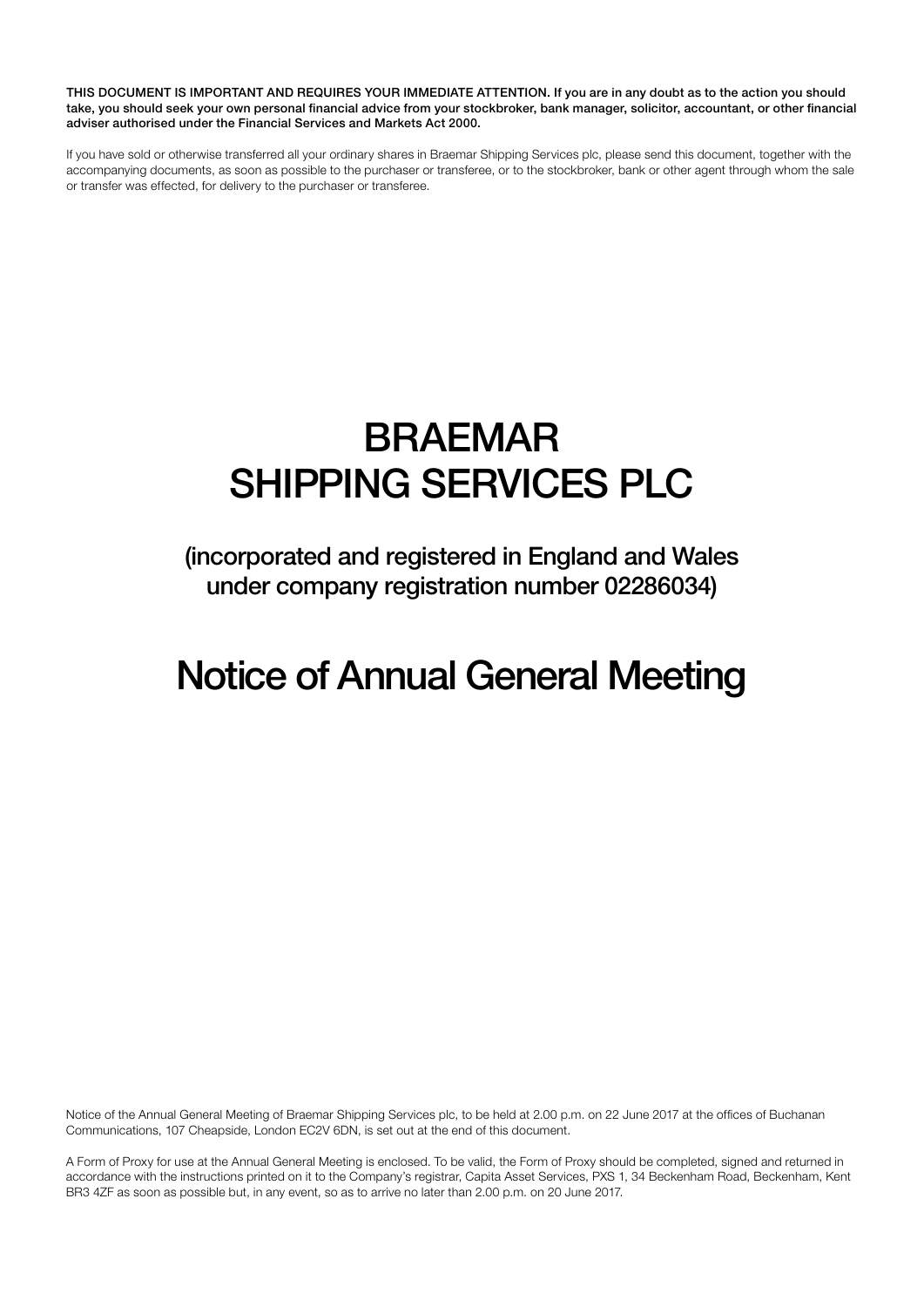# Notice of Annual General Meeting

#### BRAEMAR SHIPPING SERVICES PLC

(incorporated and registered in England and Wales under company registration number 02286034)

Registered office:

One Strand Trafalgar Square London England<br>WC2N 5HR WC2N 5HR 25 May 2017

*To the shareholders of Braemar Shipping Services plc*

### Notice of Annual General Meeting

Dear Shareholder,

I am pleased to be writing to you with details of the forthcoming Annual General Meeting ("AGM") of Braemar Shipping Services plc (the "Company") which we are holding at 2.00 p.m. on 22 June 2017 at the offices of Buchanan Communications, 107 Cheapside, London EC2V 6DN. The formal notice convening the AGM is set out at the end of this document (the "Notice").

If you would like to vote on the resolutions set out in the Notice (the "Resolutions") but cannot come to the AGM, you can appoint a proxy to exercise all or any of your rights to attend, vote and speak at the AGM by using one of the methods set out in the notes to the Notice. Appointing a proxy will not prevent you from attending and voting in person at the AGM. A Form of Proxy is enclosed with the Notice.

The purpose of this letter is to explain certain elements of the business to be considered at the AGM.

### EXPLANATORY NOTES

### Resolution 1 – Annual Report and Financial Statements

The Annual Report and Financial Statements of the Company for the year ended 28 February 2017 (the "Annual Report") will be presented to the meeting. The Annual Report is being sent to shareholders on or about the same time as this Notice. Resolution 1 is to receive the report of the directors, the financial statements and the auditor's report on the financial statements and on the auditable part of the directors' remuneration report for the financial year ended 28 February 2017.

### Resolution 2 – Directors' remuneration report

Resolution 2 is an ordinary resolution to approve the directors' remuneration report on the implementation of the Company's existing directors' remuneration policy which was approved at the 2014 Annual General Meeting and which may be viewed in the Annual Report for 2014 (available on the Company's website at www.braemar.com).

Section 439 of the Companies Act 2006 (the "Companies Act") requires UK-incorporated listed companies to put their directors' remuneration report to an advisory shareholder vote. As the vote is advisory it does not affect the actual remuneration paid to any individual director. The directors' remuneration report is set out on pages 38 to 50 of the Annual Report.

## Resolution 3 – Remuneration policy

Resolution 3 is an ordinary resolution to approve the new directors' remuneration policy (which will replace the Company's existing remuneration policy). Shareholders are invited to approve the directors' remuneration policy which is set out on pages 40 to 45 of the Annual Report. The policy, which sets out the Company's forward-looking policy on directors' remuneration, is subject to a binding shareholder vote by ordinary resolution at least every three years.

Once the directors' remuneration policy has been approved, all payments by the Company to the directors and any former directors must be made in accordance with the policy (unless a payment has separately been approved by shareholder resolution).

If the Company wishes to change the directors' remuneration policy, it will need to put the revised policy to a shareholder vote again before it can implement any payments pursuant to the amended policy. If the directors' remuneration policy remains unchanged, the Companies Act requires the Company to put the policy to shareholders for approval again no later than 22 June 2020.

#### Resolution 4 – Final dividend

A final dividend of five pence per ordinary share for the year ended 28 February 2017 is recommended for payment by the directors of the Company. If you approve the recommended final dividend, this will be paid on 28 July 2017 to all ordinary shareholders who were on the register of members of the Company at the close of business on 30 June 2017.

#### Resolutions 5 to 10 – Re-election of directors

Resolutions 5 to 10 deal with the re-election of all directors of the Company.

Biographies of each of those directors seeking re-election can be found on pages 30 and 31 of the Annual Report. The Board confirms, following a performance review, that the directors standing for re-election continue to perform effectively and demonstrate commitment to their role.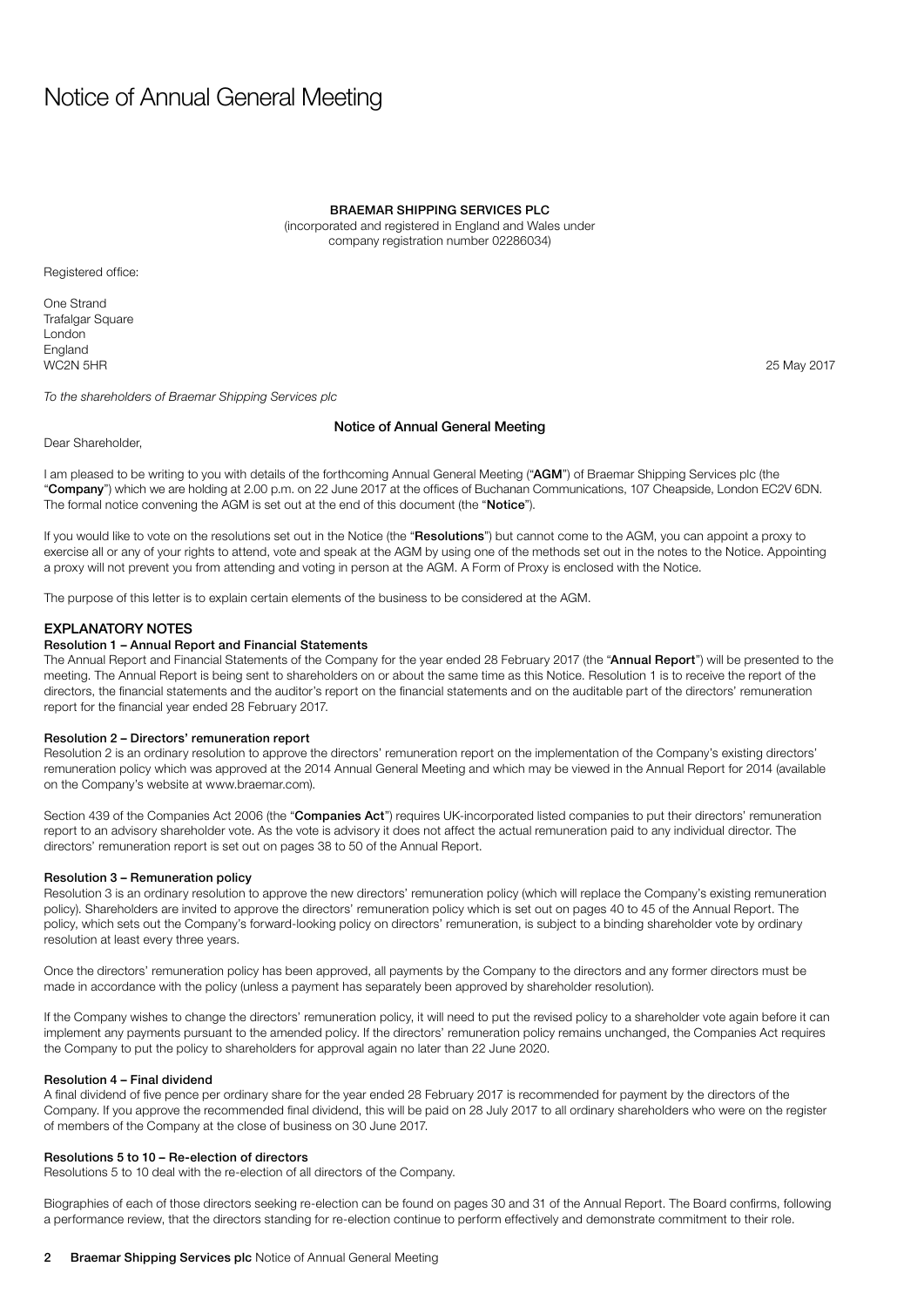#### Resolutions 11 and 12 – Re-appointment of auditors

Resolution 11 relates to the re-appointment of KPMG Audit LLP as the Company's auditors to hold office until the next Annual General Meeting of the Company. Resolution 12 authorises the directors to set their remuneration. The directors have delegated the responsibility of setting the auditor's remuneration to the Audit Committee of the Board.

#### Resolution 13 – Allotment of share capital

At the last Annual General Meeting of the Company the directors were given authority to allot ordinary shares in the capital of the Company. This authority expires at the conclusion of the AGM (or, if earlier, on the date which is 15 months after the date of the Annual General Meeting).

Your Board considers it appropriate that a similar authority be granted to allot ordinary shares in the capital of the Company up to a maximum nominal amount of £1,005,691 (representing approximately one third of the Company's issued ordinary share capital as at 9 May 2017) during the period up to the conclusion of the next Annual General Meeting of the Company. Such authority is sought in paragraph 13.1 of resolution 13.

In accordance with the guidelines issued by the Investment Association, paragraph 13.2 of resolution 13 will allow directors to allot, including the shares referred to in paragraph 13.1 of resolution 13, shares in the Company in connection with a pre-emptive offer by way of a rights issue to shareholders up to a maximum nominal amount of £2,011,383, representing approximately two thirds (66.66%) of the issued ordinary share capital of the Company as at 9 May 2017.

Your Board considers it appropriate to seek this additional allotment authority at the AGM in order to take advantage of the flexibility it offers. However, the Board has no present intention of exercising either authority. If they do exercise the authority, the directors intend to follow best practice as regards its use, as recommended by the Investment Association.

As at the date of this letter the Company does not hold any ordinary shares in the capital of the Company in treasury.

#### Resolutions 14 and 15 – General and additional authority to disapply pre-emption rights

At the last Annual General Meeting of the Company the directors were also given authority to allot equity securities for cash without first being required to offer such shares to existing shareholders. This authority expires at the conclusion of the AGM (or, if earlier, on the date which is 15 months after the date of the Annual General Meeting).

The passing of resolutions 14 and 15 would allow the directors to allot equity securities (or sell any shares which the Company may purchase and hold in treasury) without first offering them to existing holders in proportion to their existing holdings.

The authority set out in resolution 14 is limited to: (a) allotments or sales in connection with pre-emptive offers and offers to holders of other equity securities if required by the rights of those shares; or (b) otherwise than in connection with a pre-emptive offer, up to an aggregate nominal amount of £150,869 (representing 1,508,687 shares). This aggregate nominal amount represents 5 per cent of the issued ordinary share capital of the Company as at 9 May 2017.

Taking into account the template resolutions published by the UK Pre-Emption Group in May 2016, the authority set out in resolution 15 is limited to allotments or sales of up to an aggregate nominal amount of £150,869 (representing 1,508,687 shares) in addition to the authority set out in resolution 14 which are used only for the purposes of financing (or refinancing, if the authority is to be used within six months after the original transaction) a transaction which the directors determine to be an acquisition or other capital investment of a kind contemplated by the Statement of Principles on disapplying pre-emption rights most recently published by the UK Pre-Emption Group prior to the date of this letter. This aggregate nominal amount represents an additional 5 per cent of the issued ordinary share capital of the Company as at 9 May 2017.

The directors also confirm their intention to follow the provisions of the UK Pre-Emption Group's Statement of Principles regarding cumulative usage of authorities within a rolling three-year period where the Principles provide that usage in excess of 7.5 per cent of issued ordinary share capital of the Company (excluding treasury shares) should not take place without prior consultation with shareholders, except in connection with an acquisition or specified capital investment as referred to above.

#### Resolution 16 – Authority to purchase own shares

Resolution 16 gives the Company authority to buy back its own ordinary shares in the market as permitted by the Companies Act. The authority limits the number of shares that could be purchased to a maximum of 3,017,376 (representing approximately 10 per cent of the Company's issued ordinary shares as at 9 May 2017) and sets minimum and maximum prices. This authority will expire at the conclusion of the next Annual General Meeting of the Company (or, if earlier, on the date which is 15 months after the date of the Annual General Meeting).

The directors have no present intention of exercising the authority to purchase the Company's ordinary shares but will keep the matter under review, taking into account the financial resources of the Company, the Company's share price and future funding opportunities. The authority will be exercised only if the directors believe that to do so would result in an increase in earnings per share and would be in the interests of shareholders generally. Any purchases of ordinary shares would be by means of market purchases through the London Stock Exchange. The Board will have regard to any guidelines published by any of the investor groups in force at the time of any such purchase, holding or resale of treasury shares.

Listed companies purchasing their own shares are allowed to hold them in treasury as an alternative to cancelling them. No dividends are paid on shares whilst held in treasury and no voting rights attach to treasury shares.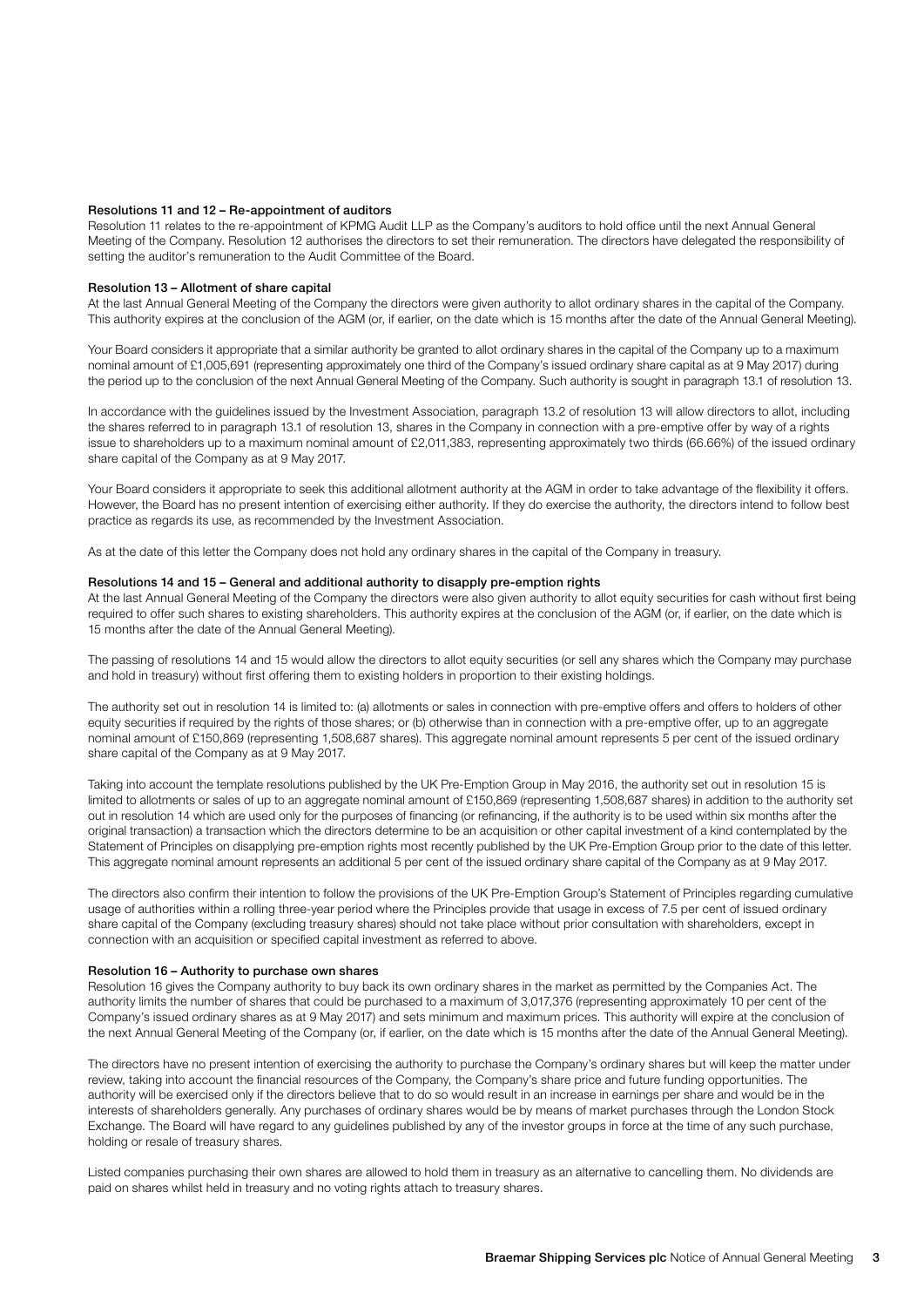# Notice of Annual General Meeting continued

As at 9 May 2017, there were warrants and options over 272,290 ordinary shares in the capital of the Company representing 0.90 per cent of the Company's issued ordinary share capital. If the authority to purchase the Company's ordinary shares was exercised in full, these warrants and options would represent 1.00 per cent of the Company's issued ordinary share capital.

#### Resolution 17 – Notice period for general meetings

It is proposed in resolution 17 that shareholders should approve the continued ability of the Company to hold general meetings (other than the Annual General Meeting) on 14 clear days' notice.

This resolution is required under section 307A of the Companies Act. Under that section a traded company which wishes to be able to call general meetings (other than an Annual General Meeting) on 14 clear days' notice, must obtain shareholders' approval. Resolution 17 seeks such approval.

The resolution is valid up to the next Annual General Meeting of the Company and needs to be renewed annually. The Company will also need to meet the requirements for voting by electronic means under section 307A of the Companies Act before it can call a general meeting on 14 clear days' notice.

The shorter notice period would not be used as a matter of routine for general meetings but only where the flexibility is merited by the business of the meeting and is thought to be to the advantage of shareholders as a whole.

#### **RECOMMENDATION**

The Board considers the Resolutions are likely to promote the success of the Company and are in the best interests of the Company and its shareholders as a whole. The directors unanimously recommend that you vote in favour of the Resolutions as they intend to do in respect of their own beneficial holdings.

 $\bigcap$ 

David Moorhouse CBE Chairman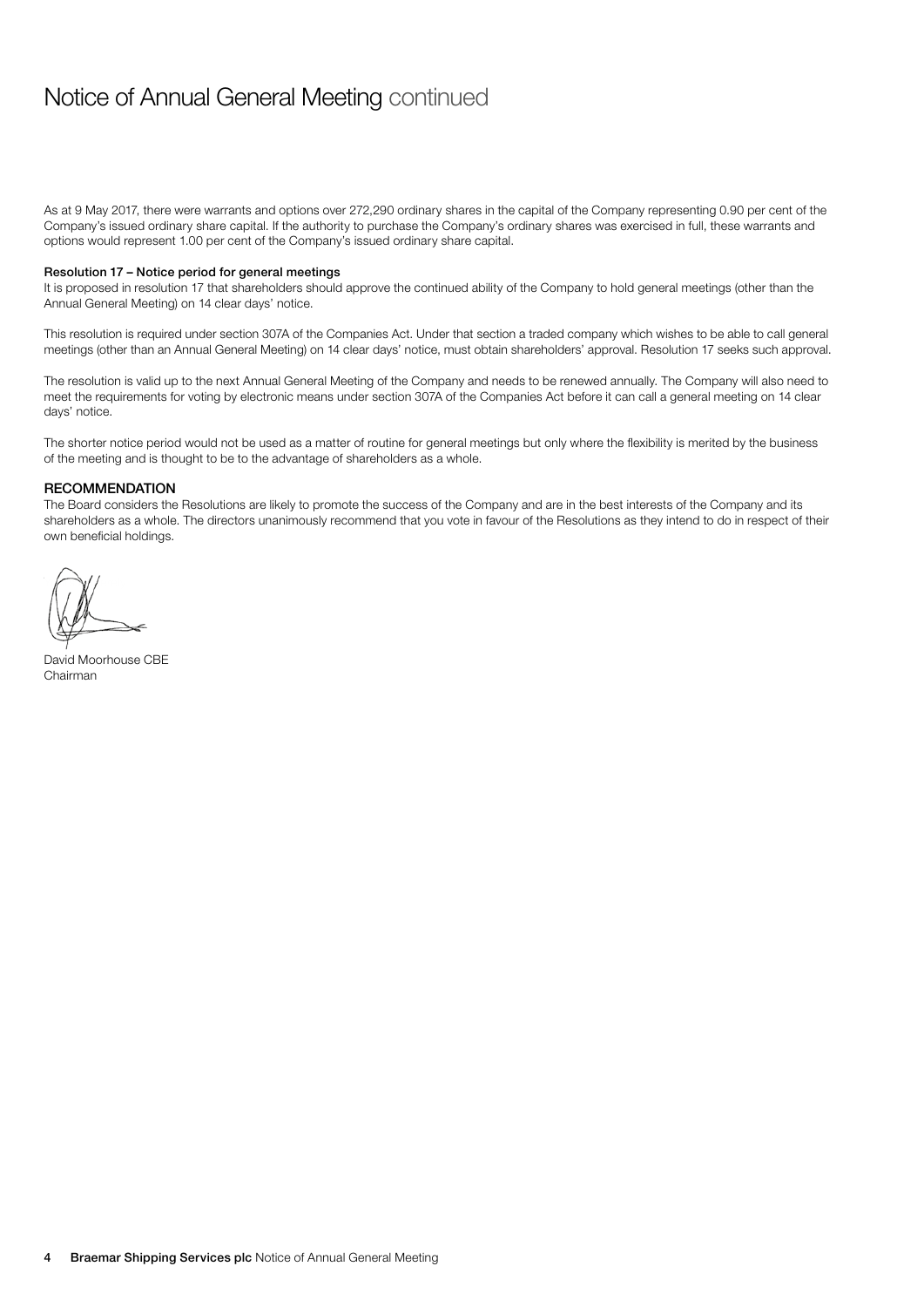### NOTICE OF ANNUAL GENERAL MEETING OF BRAEMAR SHIPPING SERVICES PLC

Notice is hereby given that the Annual General Meeting of Braemar Shipping Services plc (the "Company") will be at 2.00 p.m. on 22 June 2017 at the offices of Buchanan Communications, 107 Cheapside, London EC2V 6DN to transact the following business (of which resolutions 1 to 13 (inclusive) will be proposed as ordinary resolutions and resolutions 14 to 17 (inclusive) will be proposed as special resolutions). Voting on all resolutions will be by way of poll.

- 1. To receive the report of the directors, the financial statements and the auditor's report on the financial statements and on the auditable part of the directors' remuneration report for the financial year ended 28 February 2017.
- 2. To receive and approve the directors' remuneration report in the form set out in the Company's Annual Report and Financial Statements for the financial year ended 28 February 2017.
- 3. To receive and approve the directors' remuneration policy in the form set out in the directors' remuneration report in the Company's Annual Report and Accounts for the financial year ended 28 February 2017.
- 4. To declare a final dividend for the financial year ended 28 February 2017 of five pence per ordinary share.
- 5. To re-elect David Moorhouse as a director of the Company.
- 6. To re-elect Mark Tracey as a director of the Company.
- 7. To re-elect Jürgen Breuer as a director of the Company.
- 8. To re-elect Alastair Farley as a director of the Company.
- 9. To re-elect James Kidwell as a director of the Company.
- 10. To re-elect Louise Evans as a director of the Company.
- 11. To re-appoint KPMG Audit LLP as auditors to the Company, to hold office until the conclusion of the next general meeting at which financial statements of the Company are laid before the Company.
- 12. To authorise the directors to determine the auditor's remuneration.
- 13. That the directors be and they are hereby generally and unconditionally authorised in accordance with section 551 of the Companies Act 2006 (the "Act"), in substitution for all existing authorities:
	- 13.1 to exercise all the powers of the Company to allot shares and to make offers or agreements to allot shares in the Company or grant rights to subscribe for or to convert any security into shares in the Company (together "Relevant Securities") up to an aggregate nominal amount of £1,005,691 (such amount to be reduced by the nominal amount of any equity securities (within the meaning of section 560 of the Act) allotted under paragraph 13.2 below in excess of £1,005,691); and
	- 13.2 to exercise all the powers of the Company to allot equity securities (within the meaning of section 560 of the Act) up to a maximum nominal amount of £2,011,383 (such amount to be reduced by any Relevant Securities allotted or granted under paragraph 13.1 above) provided that this authority may only be used in connection with a rights issue in favour of holders of ordinary shares and other persons entitled to participate therein where the equity securities respectively attributable to the interests of all those persons at such record date as the directors may determine are proportionate (as nearly as may be) to the respective numbers of equity securities held by them or are otherwise allotted in accordance with the rights attaching to such equity securities subject to such exclusions or other arrangements as the directors may consider necessary or expedient to deal with fractional entitlements or legal difficulties under the laws of any territory or the requirements of a regulatory body or stock exchange or by virtue of shares being represented by depositary receipts or any other matter whatsoever, provided that the authorities in paragraphs 13.1 and 13.2 shall expire at the conclusion of the next Annual General Meeting of the Company after the passing of this resolution (or, if earlier, on the date which is 15 months after the date of the Annual General Meeting), except that the Company may before such expiry make an offer or agreement which would or might require Relevant Securities or equity securities as the case may be to be allotted (and treasury shares to be sold) after such expiry and the directors may allot Relevant Securities or equity securities (and sell treasury shares) in pursuance of any such offer or agreement as if the authority in question had not expired.
- 14. That the directors be and are empowered, in accordance with sections 570 and 573 of the Act, to allot equity securities (as defined in section 560(1) of the Act) for cash pursuant to the authority conferred by resolution 13 or by way of a sale of treasury shares as if section 561(1) of the Act did not apply to any such allotment or sale, provided that this power shall be limited to:
	- 14.1 the allotment of equity securities and sale of treasury shares for cash in connection with an offer of, or invitation to apply for, equity securities made to (but in the case of the authority conferred by paragraph 13.2 of resolution 13 above, by way of a rights issue only):
		- 14.1.1 ordinary shareholders in proportion (as nearly as may be practicable) to their existing holdings; and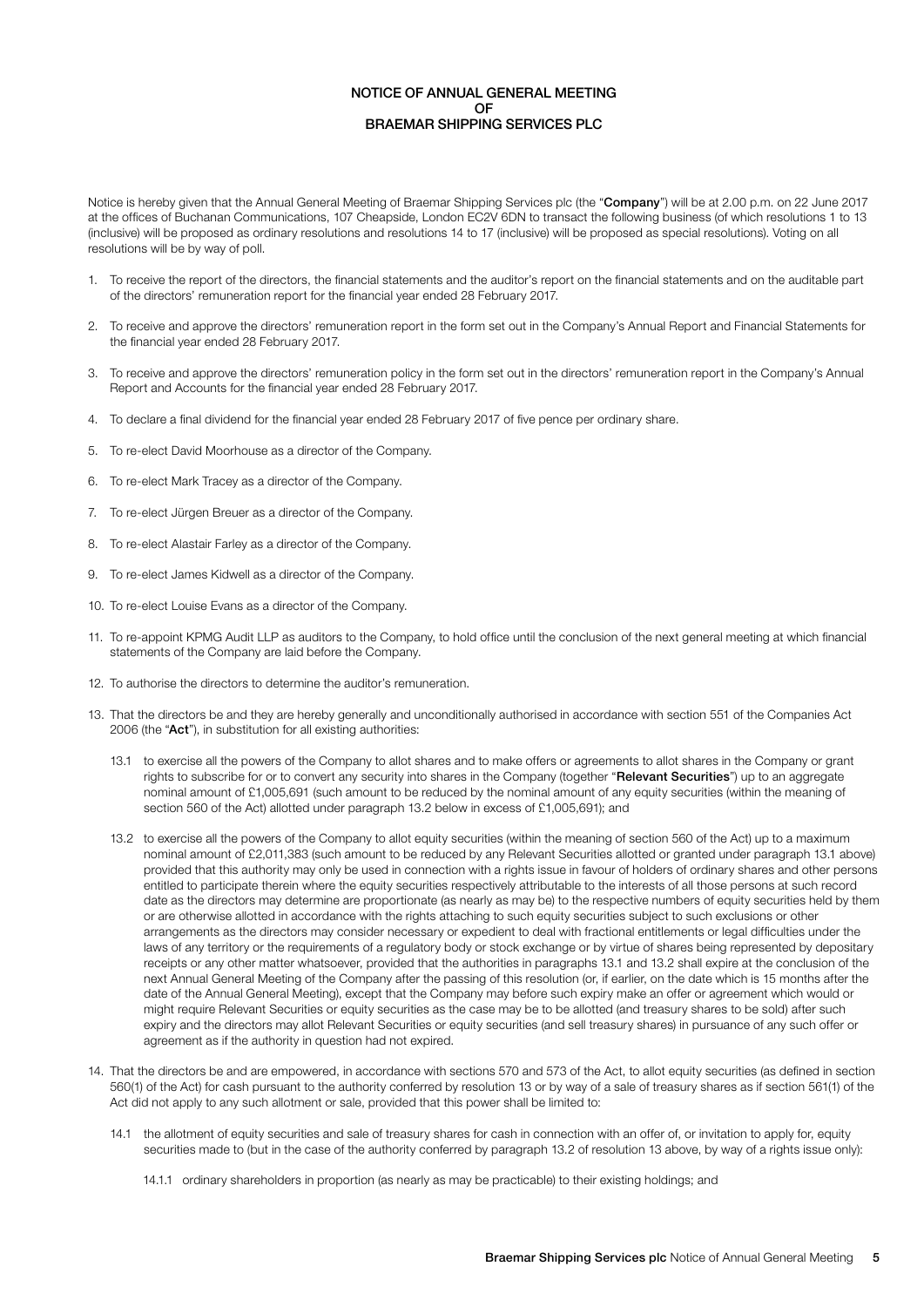# Notice of Annual General Meeting continued

- 14.1.2 holders of other equity securities as required by the rights of those securities or, if the directors otherwise consider necessary. as permitted by the rights of those securities, and so that the directors may impose any limits or restrictions and make any arrangements which they consider necessary or appropriate to deal with any treasury shares, fractional entitlements, record dates, legal, regulatory or practical problems in, or under the laws of, any territory or any other matter; and
- 14.2 the allotment of equity securities or sale of treasury shares (otherwise than under paragraph 14.1 above) up to an aggregate nominal amount of £150,869, provided that this power shall expire at the conclusion of the next Annual General Meeting of the Company (or, if earlier, on the date which is 15 months after the date of the Annual General Meeting) but prior to its expiry the Company may make offers, and enter into agreements, which would, or might, require equity securities to be allotted (and treasury shares to be sold) after the authority expires and the directors may allot equity securities (and sell treasury shares) under any such offer or agreement as if the authority had not expired.
- 15. That the directors be and are empowered, in addition to any authority granted under resolution 14, to allot equity securities (as defined in section 560(1) of the Act) for cash pursuant to the authority conferred by resolution 13 or by way of a sale of treasury shares as if section 561(1) of the Companies Act did not apply to any such allotment or sale, such power to be:
	- 15.1 limited to the allotment of equity securities or sale of treasury shares up to a nominal amount of £150,869; and
	- 15.2 used only for the purposes of financing (or refinancing, if the authority is to be used within six months after the original transaction) a transaction which the directors determine to be an acquisition or other capital investment of a kind contemplated by the Statement of Principles on Disapplying Pre-Emption Rights most recently published by the Pre-Emption Group prior to the date of this notice, provided that this power shall expire at the end of the next Annual General Meeting of the Company (or, if earlier, on the date which is 15 months after the date of the Annual General Meeting) but, in each case, prior to its expiry the Company may make offers, and enter into agreements which would, or might, require equity securities to be allotted (and treasury shares to be sold) after the authority expires and the directors may allot equity securities (and sell treasury shares) under any such offer or agreement as if the authority in question had not expired.
- 16. That the Company be and is hereby generally and unconditionally authorised, in accordance with section 701 of the Act, to make market purchases (within the meaning of section 693(4) of the Act) of ordinary shares of 10 pence (£0.10) each in the capital of the Company ("Ordinary Shares") on such terms and in such manner as the directors may from time to time determine provided that:
	- 16.1 the maximum number of Ordinary Shares authorised to be purchased is 3,017,376;
	- 16.2 the minimum price which may be paid for an Ordinary Share is 10 pence (£0.10) (exclusive of expenses payable by the Company);
	- 16.3 the maximum price which may be paid for an Ordinary Share (exclusive of expenses payable by the Company) cannot be more than the higher of:
		- 16.3.1 105 per cent of the average market value of an Ordinary Share for the five business days prior to the day on which the Ordinary Share is contracted to be purchased; and
		- 16.3.2 the value of an Ordinary Share calculated on the basis of the higher of:
			- (a) the last independent trade of; or
			- (b) the highest current independent bid for,
			- any number of Ordinary Shares on the trading venue where the market purchase by the Company will be carried out; and
	- 16.4 the authority conferred shall expire at the conclusion of the next Annual General Meeting of the Company (or, if earlier, on the date which is 15 months after the date of the Annual General Meeting) except that the Company may before such expiry make a contract to purchase its own shares which will or may be completed or executed wholly or partly after such expiry.
- 17. That the Company is authorised to call any general meeting of the Company, other than the Annual General Meeting of the Company, by notice of at least 14 clear days during the period beginning on the date of the passing of this resolution and ending on the conclusion of the next Annual General Meeting of the Company.

Registered Office: One Strand **Trafalgar Square** London England WC2N 5HR

25 May 2017 By order of the Board Alexander Vane Company Secretary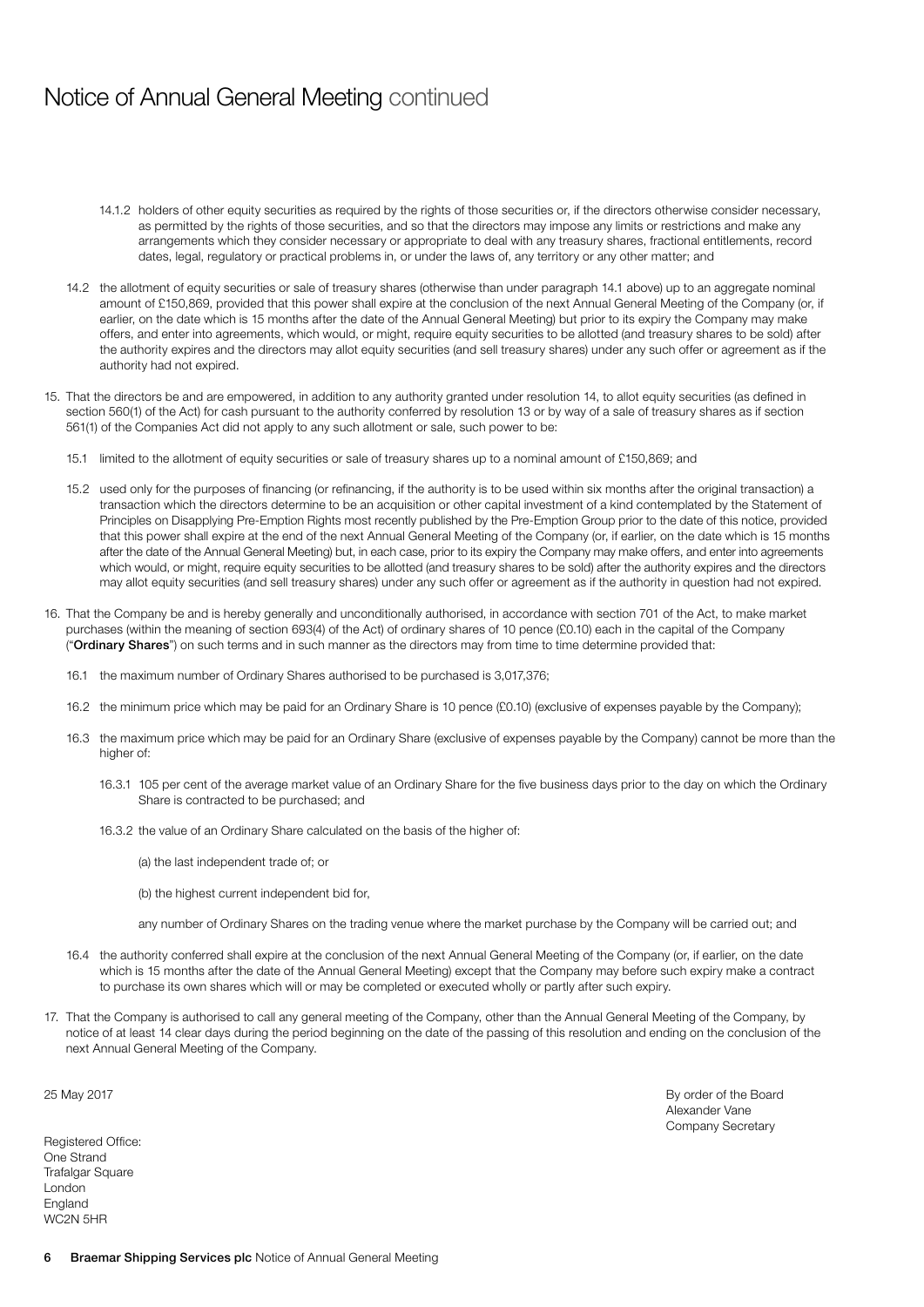# Notes to the Notice of Annual General Meeting

- 1. A member entitled to attend and vote at the meeting is entitled to appoint another person(s) (who need not be a member of the Company) to exercise all or any of his rights to attend, speak and vote at the meeting. A member can appoint more than one proxy in relation to the meeting, provided that each proxy is appointed to exercise the rights attaching to different shares held by him.
- 2. Your proxy could be the Chairman, another director of the Company or another person who has agreed to attend to represent you. Your proxy will vote as you instruct and must attend the meeting for your vote to be counted. Details of how to appoint the Chairman or another person as your proxy using the Form of Proxy are set out in the notes to the Form of Proxy. Appointing a proxy does not preclude you from attending the meeting and voting in person. If you attend the meeting in person, your proxy appointment will automatically be terminated.
- 3. A Form of Proxy is provided with this notice and instructions for its use are shown on the form. In order to be valid, a completed Form of Proxy must be returned to the Company by one of the following methods:
	- 3.1 in hard copy form by post, by courier or by hand to the Company's Registrars at the address shown on the Form of Proxy; or
	- 3.2 electronically by visiting www.signalshares.com. You will be asked to enter the Investor Code shown on your Form of Proxy and agree to certain terms and conditions; or
	- 3.3 in the case of CREST members, by utilising the CREST electronic proxy appointment service in accordance with the procedures set out below,

and in each case must be received by the Company not less than 48 hours before the time fixed for the meeting.

Please note that any electronic communication sent to our Registrars in respect of the appointment of a proxy that is found to contain a computer virus will not be accepted.

- 4. To change your proxy instructions you may return a new Form of Proxy using the methods set out above. Where you have appointed a proxy using the hard copy Form of Proxy and would like to change the instructions using another hard copy Form of Proxy, please contact Capita Asset Services, PXS 1, 34 Beckenham Road, Beckenham, Kent BR3 4ZF. The deadline for receipt of proxy appointments (see above) also applies in relation to amended instructions. Any attempt to terminate or amend a Form of Proxy received after the relevant deadline will be disregarded. Where two or more valid separate Forms of Proxy are received in respect of the same share in respect of the same meeting, the one which is last sent shall be treated as replacing and revoking the other or others.
- 5. A copy of this notice has been sent for information only to persons who have been nominated by a member to enjoy information rights under section 146 of the Act (a "Nominated Person"). The rights to appoint a proxy cannot be exercised by a Nominated Person: they can only be exercised by the member. However, a Nominated Person may have a right under an agreement between him and the member who has nominated him to be appointed as a proxy for the meeting or to have someone else so appointed. If a Nominated Person does not have such a right or does not wish to exercise it, he may have a right under such an agreement to give instructions to the member as to the exercise of voting rights.
- 6. CREST
	- 6.1 CREST members who wish to appoint a proxy or proxies by utilising the CREST electronic proxy appointment service may do so by utilising the procedures described in the CREST Manual. CREST Personal Members or other CREST sponsored members, and those CREST members who have appointed a voting service provider(s), should refer to their CREST sponsor or voting service provider(s), who will be able to take the appropriate action on their behalf.
	- 6.2 In order for a proxy appointment made by means of CREST to be valid, the appropriate CREST message (a "CREST Proxy Instruction") must be properly authenticated in accordance with Euroclear UK & Ireland's specifications and must contain the information required for such instructions, as described in the CREST Manual. The message, regardless of whether it constitutes the appointment of a proxy or an amendment to the instruction given to a previously appointed proxy, must, in order to be valid, be transmitted so as to be received by the issuer's agent (ID RA 10) by the latest time(s) for receipt of proxy appointments specified in the Notice of Meeting. For this purpose, the time of receipt will be taken to be the time (as determined by the timestamp applied to the message by the CREST Applications Host) from which the issuer's agent is able to retrieve the message by enquiry to CREST in the manner prescribed by CREST.
	- 6.3 The Company may treat as invalid a CREST Proxy Instruction in the circumstances set out in Regulation 35(5)(a) of the Uncertificated Securities Regulations 2001.
- 7. Only those shareholders registered in the Register of Members of the Company as at close of business on 20 June 2017 (or, if the meeting is adjourned, on the date which is two days before the time of the adjourned meeting) shall be entitled to attend and vote at the meeting or adjourned meeting in respect of the number of shares registered in their respective names at that time. Changes to the Register of Members of the Company after that time will be disregarded in determining the rights of any person to attend or vote at the meeting or adjourned meeting.
- 8. Any corporation which is a member can appoint one or more corporate representatives who may exercise on its behalf all of its powers as a member provided that they do not do so in relation to the same shares.